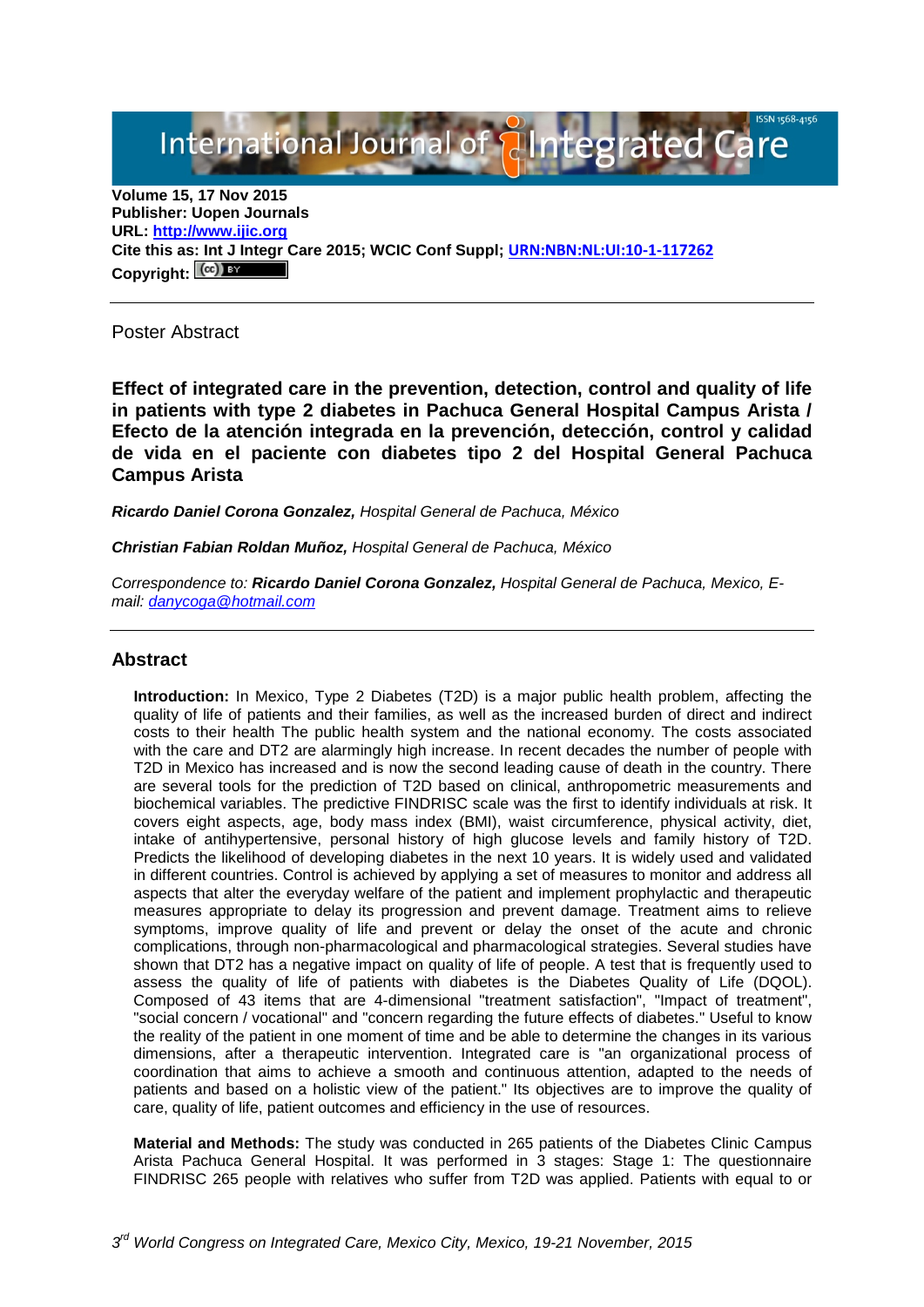greater than 10 points, were tested for fasting glucose and glycosylated hemoglobin (HbA1c) and were administered the questionnaire Diabetes Quality Of Life (DQOL), in the version in Spanish (EsDQOL) and evaluation Initial quality of life. 2nd stage: the therapeutic plan was carried out by the resident doctor Integrated Medicine (case manager) with a continuum of services by the multidisciplinary team (nutriology, physical therapy and psychology) and the implementation of specific interventions (education diabetes, psychological care, plan of customized nutrition, physical activity plan individualized therapy to prevent the consumption of snuff and selfmonitoring) tests were performed on fasting glucose, HbA1c and lipid profile, at 3 and 6 months follow-up . Stage 3: quality of life for patients through the questionnaire EsDQOL was reassessed.

**Results:** The questionnaire of risk for diabetes FINDRISC to 265 patients, of whom 4.9% had low risk so were excluded from the study is applied, leaving the total sample of 252 patients. 0.75% slightly elevated risk, moderate risk 5.66%, 36.98% and 51.69% high risk very high risk. Tests were performed on fasting glucose (GA) and glycosylated hemoglobin (HbA1c) in patients from slightly moderate risk; In patients with increased risk category for diabetes (prediabetes) the 13.79% presented moderate risk, high risk 25.86% and 60.34% with very high risk; Of patients diagnosed with T2D 1.03% with slightly elevated risk, moderate risk 3.61%, 42.78% and 52.58% high risk very high risk. As a preventive measure we were able to reverse a normal state in patients with increased risk category for diabetes (prediabetes) at 3 months in a 25.75% and 6 months in a 62.12%. The 35.31% at 3 months and 49.2% at 6 months was obtained glycemic control based on HbA1c <6.5%. Metabolic control was obtained considering HbA1c <6.5%, total cholesterol <200 mg / dL, HDL cholesterol> 50 mg / dL in women,> 40 mg / dL in men, LDL cholesterol <100 mg / dL, triglycerides <150 mg / dL and preprandial glucose between 80-130 mg / dL in 15.07% at 3 months and 34.92% at 6 months. The quality of life was seen in 54.76% 39.29% good and very good.

**Discussion:** FINDRISC questionnaire is a useful, specific, sensitive tool, practical, non-invasive and inexpensive prevention and timely detection of patients with risk factors for diabetes. The patient at risk for developing diabetes can prevent progression, using the model of integrated care. The detection of patients with risk factors guarantee the diagnosis in early stages, to allow proper treatment and early prevention of complications of patients with T2D. Integrated Care model provides continuous care, patient-centered, quality, effective, efficient, effective, timely and assists the patient with T2D have greater adherence leading to adequate glycemic and metabolic control improving quality of life.

Conclusion: The model of integrated care, through effective multidisciplinary, fluid, continuous and person-centered approach, has a great effect on the prevention, detection, control and quality of life of patients with T2D Pachuca General Hospital Campus Arista.

## **Conference abstract Spanish**

**Introducción:** En México, la Diabetes Tipo 2 (DT2) es un importante problema de salud pública, afectando la calidad de vida de los pacientes y sus familias, así como el aumento de la carga de los costos directos e indirectos para la salud de ellos, el sistema de salud pública y la economía nacional. Los costos asociados a la atención de la DT2 son alarmantemente altos y aumentarán. Durante las últimas décadas el número de personas que padecen DT2 en México se ha incrementado y actualmente es la segunda causa de muerte en el país. Existen diversas herramientas para la predicción de DT2 basadas en variables clínicas, antropométricas y mediciones bioquímicas. El FINDRISC fue la primer escala predictiva para identificar a los individuos en riesgo. Abarca ocho aspectos, edad, índice de masa corporal (IMC), circunferencia abdominal, actividad física, dieta, ingesta de antihipertensivos, antecedentes personales de altos niveles de glucosa e historia familiar de DT2. Predice la probabilidad de desarrollar diabetes en los próximos 10 años. Es ampliamente utilizado y validado en diferentes países. El control se obtiene al aplicar un conjunto de acciones encaminadas a vigilar y corregir todos los aspectos que alteran el bienestar cotidiano del paciente e instrumentar las medidas profilácticas y terapéuticas idóneas para retrasar su progresión y evitar secuelas. El tratamiento se dirige a aliviar los síntomas, mejorar la calidad de vida y prevenir o retrasar la aparición de sus complicaciones agudas y crónicas, a través de estrategias no farmacológicas y farmacológicas. Diversos estudios han demostrado que la DT2 tiene un impacto negativo en la calidad de vida de las personas. Un test que se utiliza con frecuencia para valorar la calidad de vida de los pacientes con diabetes es el Diabetes Quality of Life (DQOL). Compuesto por 43 ítems que forman 4 dimensiones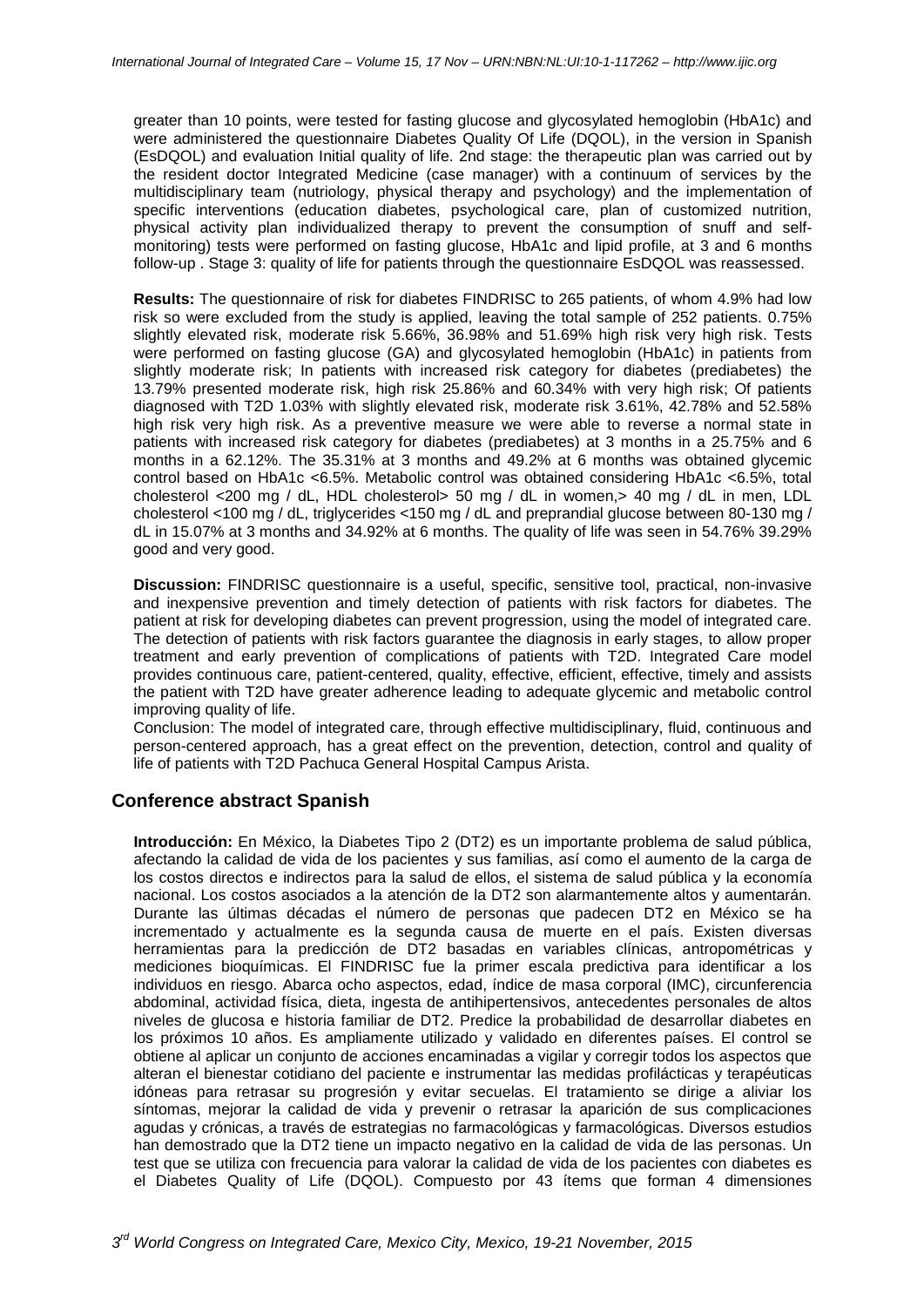"satisfacción con tratamiento", "Impacto del tratamiento", "Preocupación social / vocacional" y "preocupación relativa a los efectos futuros de la diabetes". Útil para conocer la realidad del paciente en un momento del tiempo y capaz de determinar los cambios en sus distintas dimensiones, después de una intervención terapéutica. La Atención Integrada es "un proceso de organización de la coordinación que tiene por objeto lograr una atención fluida y continua, adaptada a las necesidades de los pacientes y se basa en una visión holística del paciente". Sus objetivos son mejorar la calidad de la atención, la calidad de vida, los resultados de los pacientes y la eficiencia en la utilización de los recursos.

**Material y Métodos:** El estudio se realizó en 265 pacientes de la Clínica de Diabetes del Campus Arista del Hospital General de Pachuca. Se realizó en 3 etapas: 1ª Etapa: Se aplicó el cuestionario FINDRISC a 265 personas con familiares que padecen DT2. A los pacientes con resultado igual o mayor a 10 puntos, se les realizaron pruebas de glucosa en ayuno y hemoglobina glicosilada (HbA1c) y se les aplicó el cuestionario Diabetes Quality Of Life (DQOL), en su versión en español (EsDQOL) como evaluación inicial de la calidad de vida. 2 ª Etapa: Se llevó a cabo el plan terapéutico por parte del médico residente de Medicina Integrada (gestor de caso) con un continuo de servicios por parte del equipo multidisciplinario (nutriología, terapia física y psicología) y la implementación de intervenciones específicas (educación sobre diabetes, atención psicológica, plan de nutrición personalizado, plan de actividad física individualizada, terapia para evitar el consumo de tabaco y automonitoreo), se les realizaron pruebas de glucosa en ayuno, HbA1c y perfil de lípidos, en 3 y 6 meses de seguimiento. 3ª Etapa: se reevaluó la calidad de vida del paciente por medio del cuestionario EsDQOL.

**Resultados:** Se aplicó el cuestionario de riesgo para diabetes FINDRISC a 265 pacientes, de los cuales 4.9% tuvieron bajo riesgo por lo que se excluyeron del estudio, quedando la muestra total de 252 pacientes. El 0.75% riesgo ligeramente elevado, 5.66% riesgo moderado, 36.98% alto riesgo y 51.69% muy alto riesgo. Se realizaron pruebas de glucosa en ayuno (GA) y hemoglobina glicosilada (HbA1c) en los pacientes a partir de riesgo ligeramente moderado; De los pacientes con la categoría de riesgo incrementado para diabetes (prediabetes) el 13.79% presentó riesgo moderado, 25.86% alto riesgo y 60.34% con muy alto riesgo; De los pacientes con diagnóstico de DT2 el 1.03% con riesgo ligeramente elevado, 3.61% riesgo moderado, 42.78% alto riesgo y 52.58% muy alto riesgo. Como medida de prevención se logró revertir un estado normal en lo pacientes con categoría de riesgo incrementado para diabetes (prediabetes) a los 3 meses en un 25.75% y a los 6 meses en un 62.12%. Se obtuvo control glucémico con base en cifras de HbA1c <6.5% el 35.31% a los 3 meses y 49.2% a los 6 meses. Se obtuvo control metabólico tomando en cuenta las cifras de HbA1c <6.5%, colesterol total <200 mg/dL, colesterol HDL >50 mg/dL en mujeres, >40 mg/dL en hombres, colesterol LDL <100 mg/dL, triglicéridos <150 mg/dL y glucosa preprandial entre 80-130 mg/dL en un 15.07% a los 3 meses y 34.92% a los 6 meses. La calidad de vida fue percibida en un 54.76% buena y 39.29% muy buena.

**Discusión:** El cuestionario FINDRISC es una herramienta útil, específica, sensible, práctica, no invasiva y de bajo costo en la prevención y detección oportuna de los pacientes con factores de riesgo para desarrollar diabetes. El paciente en riesgo para desarrollar diabetes puede prevenir su progresión, mediante el modelo de atención integrada. La detección de los pacientes con factores de riesgo garantiza realizar el diagnóstico en etapas iniciales, dar un tratamiento adecuado y permitir una prevención temprana de las complicaciones del paciente con DT2. El modelo de Atención Integrada proporciona una atención continua, centrada en el paciente, de calidad, eficaz, eficiente, efectiva, oportuna y colabora a que el paciente con DT2 tenga mayor adherencia al tratamiento que conduce a un adecuado control glucémico y metabólico mejorando su calidad de vida.

**Conclusión:** El modelo de Atención Integrada, mediante un efectivo abordaje multidisciplinario, fluido, continuo y centrado en la persona, tiene un gran efecto en la prevención, detección, control y calidad de vida del paciente con DT2 del Hospital General de Pachuca Campus Arista.

## **Keywords**

**type 2 diabetes; integrated care; quality of life / diabetes tipo 2; atención integrada; calidad de vida**